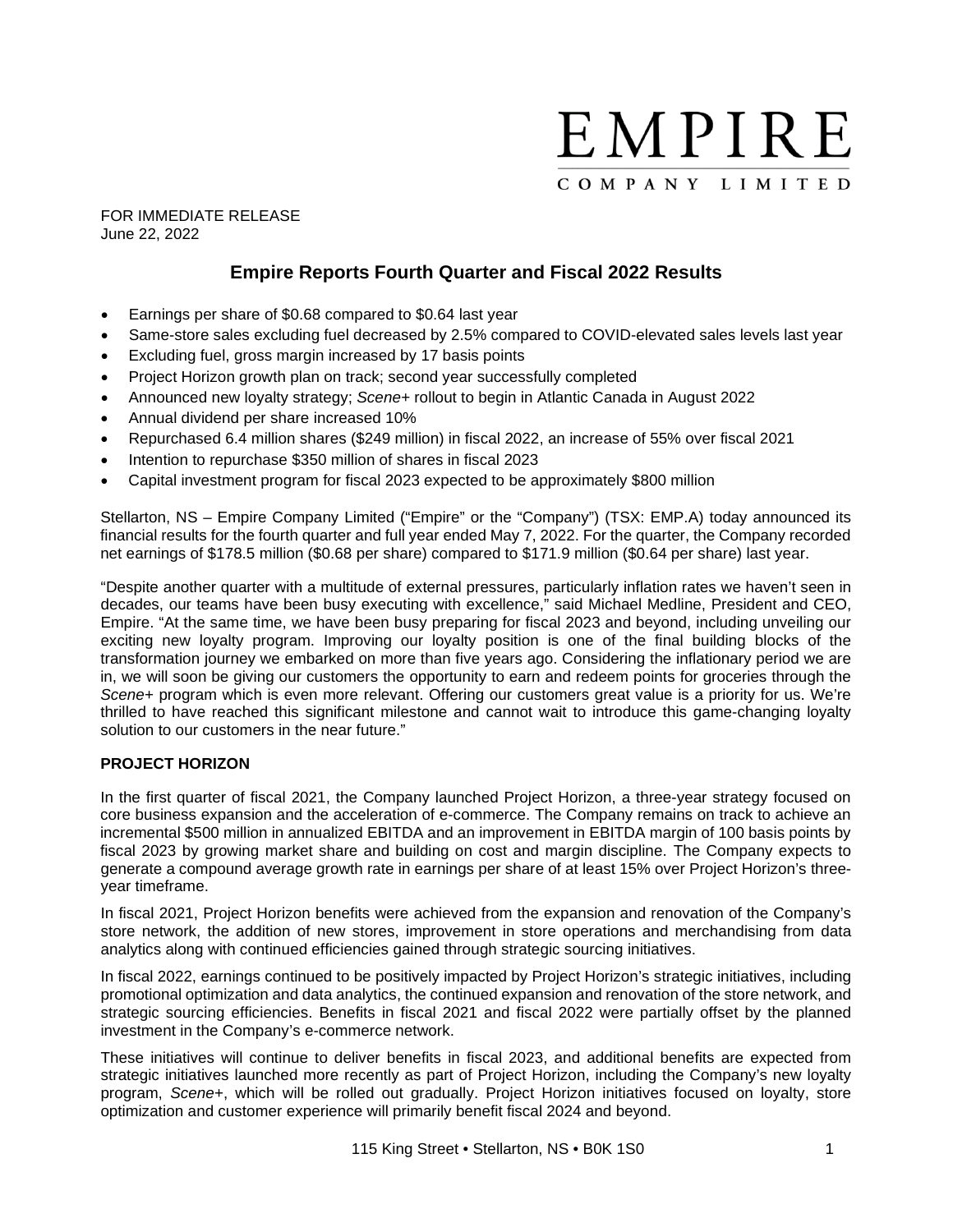#### **Dividend Declaration**

The Company declared a quarterly dividend of \$0.165 per share on both the Non-Voting Class A shares ("Class A shares") and the Class B common shares that will be payable on July 29, 2022 to shareholders of record on July 15, 2022, an increase in the annualized dividend rate of 10%. These dividends are eligible dividends as defined for the purposes of the Income Tax Act (Canada) and applicable provincial legislation.

#### **Normal Course Issuer Bid ("NCIB")**

On June 21, 2022, the Company renewed its NCIB by filing a notice of intention with the Toronto Stock Exchange ("TSX") to purchase for cancellation up to 10,500,000 Class A shares representing 7.0% of the public float of 150,258,764 Class A shares outstanding as of June 17, 2022, subject to regulatory approval. As of June 17, 2022, there were 163,759,805 Class A shares issued and outstanding.

The Company intends to repurchase \$350.0 million of Class A shares in fiscal 2023. The purchases will be made through the facilities of the TSX and/or any alternative Canadian trading systems to the extent they are eligible. The price that Empire will pay for any such shares will be the market price at the time of acquisition. The Company believes that repurchasing shares at the prevailing market prices from time to time is a worthwhile use of funds and in the best interests of Empire and its shareholders. Purchases may commence on July 2, 2022 and shall terminate not later than July 1, 2023.

Based on average daily trading volume ("ADTV") of 382,234 over the last six months, daily purchases will be limited to 95,558 Class A shares (25% of the ADTV of the Class A shares), other than block purchase exemptions.

The Company has also renewed its automatic share purchase plan with its designated broker allowing the purchase of Class A shares for cancellation under its NCIB during trading black-out periods, subject to regulatory approval.

Under the Company's current NCIB, that commenced on July 2, 2021 and expires on July 1, 2022, the Company received approval from the TSX to purchase up to 8,468,408 Class A shares representing approximately 5.0% of the Class A shares outstanding as of June 18, 2021. As of June 17, 2022 the Company has purchased 5,309,037 (June 21, 2021 – 5,272,860) shares through the facilities of the TSX at a weighted average price of \$39.09 (June 21, 2021 – \$37.83) for a total consideration of \$207.5 million (June 21, 2021 – \$199.5 million).

Shares purchased for the quarter and fiscal year ended May 7, 2022 are shown in the table below:

|                                            | 14 Weeks Ended   | 13 Weeks Ended | 53 Weeks Ended     | 52 Weeks Ended |
|--------------------------------------------|------------------|----------------|--------------------|----------------|
| (\$ in millions, except per share amounts) | Mav 7. 2022      | May 1, 2021    | Mav 7. 2022        | May 1, 2021    |
| Number of shares                           | 413.100          | 2.079.443      | 6.378.983          | 4.124.260      |
| Weighted average price per share           | $39.83$ \$       | 38.77          | $39.02$ \$         | 37.24          |
| Cash consideration paid                    | $16.5~{\rm \AA}$ | 80.6           | 248.9 <sup>°</sup> | 153.6          |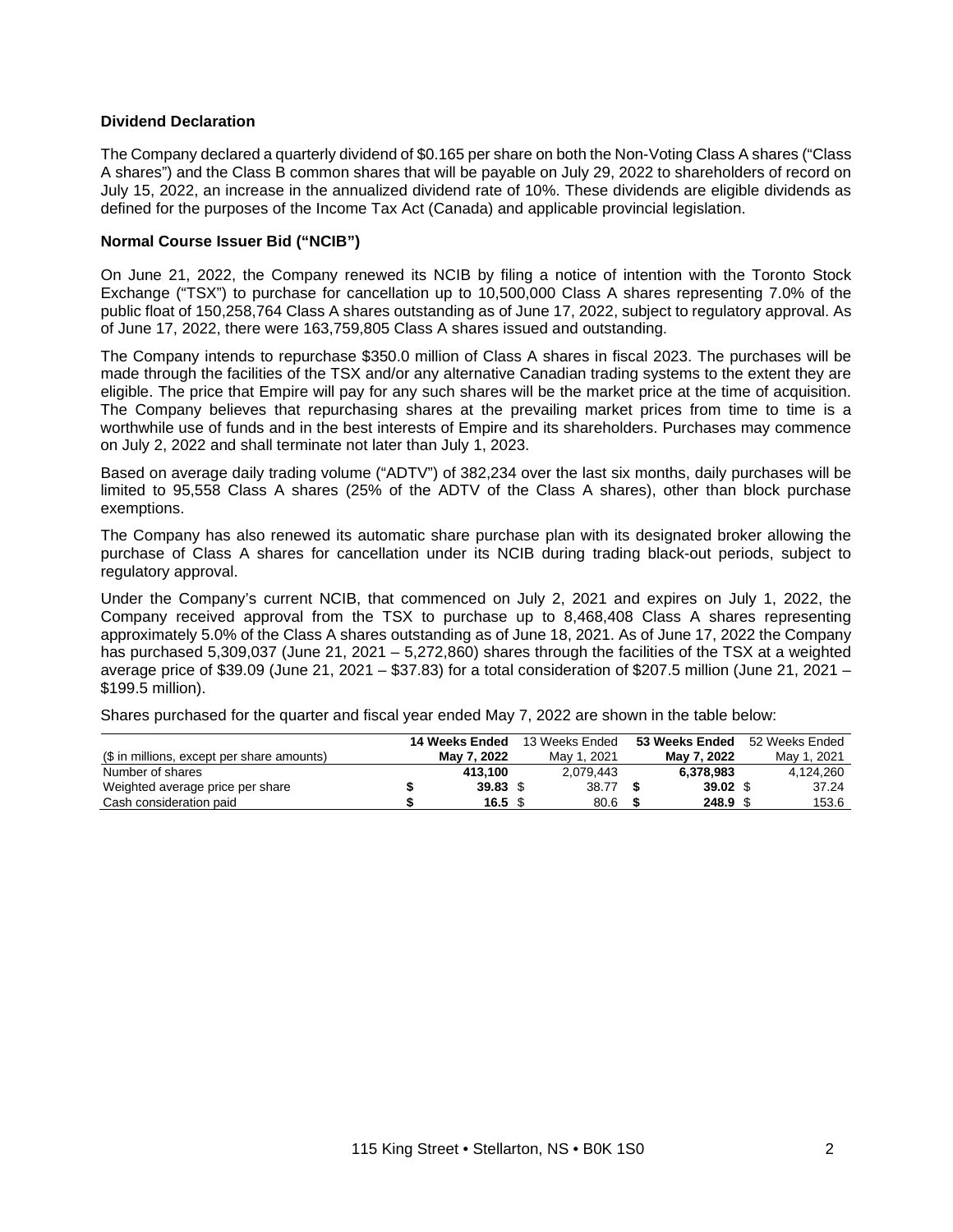## **CONSOLIDATED OPERATING RESULTS**

The Company's fiscal year ends on the first Saturday in May. As a result, the fourth quarter and fiscal year are usually 13 weeks and 52 weeks, respectively, but include results for an additional week every five to six years. The quarters ended May 7, 2022 and May 1, 2021 were 14 and 13 weeks, respectively. The years ended May 7, 2022 and May 1, 2021 were 53 and 52 weeks, respectively.

| (\$ in millions, except per                                               | 14 Weeks Ended |      | 13 Weeks Ended |    | \$        |      | 53 Weeks Ended    | 52 Weeks Ended |    | \$      |
|---------------------------------------------------------------------------|----------------|------|----------------|----|-----------|------|-------------------|----------------|----|---------|
| share amounts)                                                            | May 7, 2022    |      | May 1, 2021    |    | Change    |      | May 7, 2022       | May 1, 2021    |    | Change  |
| <b>Sales</b>                                                              | 7,840.8        | - \$ | $6,920.0$ \$   |    | 920.8     | - \$ | 30,162.4          | \$<br>28.268.3 | S  | 1,894.1 |
| Gross profit $(1)$                                                        | 2,004.0        |      | 1,795.7        |    | 208.3     |      | 7,659.7           | 7.199.3        |    | 460.4   |
| Operating income                                                          | 333.6          |      | 295.0          |    | 38.6      |      | 1.363.7           | 1.299.5        |    | 64.2    |
| EBITDA <sup>(1)</sup>                                                     | 586.2          |      | 514.4          |    | 71.8      |      | 2.330.8           | 2,143.8        |    | 187.0   |
| Net earnings $(2)$                                                        | 178.5          |      | 171.9          |    | 6.6       |      | 745.8             | 701.5          |    | 44.3    |
| Diluted earnings per<br>share<br>$FPS^{(2)(3)}$                           | 0.68           | \$   | 0.64           | -S | $0.04$ \$ |      | 2.80              | \$<br>2.60     | \$ | 0.20    |
|                                                                           |                |      |                |    |           |      |                   |                |    |         |
| Diluted weighted average<br>number of shares<br>outstanding (in millions) | 264.0          |      | 267.6          |    |           |      | 266.2             | 269.3          |    |         |
| Dividend per share                                                        | $0.15$ \$      |      | 0.13           |    |           |      | 0.60 <sup>5</sup> | 0.52           |    |         |
|                                                                           |                |      |                |    |           |      |                   |                |    |         |

|                                                   | 14 Weeks Ended | 13 Weeks Ended | 53 Weeks Ended | 52 Weeks Ended |
|---------------------------------------------------|----------------|----------------|----------------|----------------|
|                                                   | May 7, 2022    | May 1, 2021    | May 7, 2022    | May 1, 2021    |
| Gross margin $(1)$                                | 25.6%          | 25.9%          | 25.4%          | 25.5%          |
| EBITDA margin $(1)$                               | 7.5%           | 7.4%           | 7.7%           | 7.6%           |
| Same-store sales <sup>(1)</sup> (decline) growth  | $(0.1)$ %      | (4.5)%         | 0.0%           | 4.7%           |
| Same-store sales (decline) growth, excluding fuel | $(2.5)\%$      | (6.1)%         | $(2.1)\%$      | 5.6%           |
| Effective income tax rate                         | 23.1%          | 19.7%          | 25.0%          | 25.8%          |

*(1) See "Non-GAAP Financial Measures & Financial Metrics" section of this News Release.*

*(2) Attributable to owners of the Company.*

*(3) Earnings per share ("EPS").*

#### **Outlook**

During the fourth quarter of fiscal 2022, the majority of the novel coronavirus ("COVID-19" or "pandemic") restrictions by government agencies were lifted. The Company and industry continues to be affected by COVID-19 as well as additional impacts such as higher than normal inflationary pressures and labour shortages. Given the unpredictability of COVID-19, the Company expects consumer behaviour in fiscal 2023, related to the pandemic, to remain broadly consistent with those experienced through the second half of fiscal 2022.

During the fourth quarter of fiscal 2022, the cost of maintaining safety and sanitization measures was approximately \$6.0 million (2021 – \$19.0 million) and are included in selling and administrative expenses. These costs have become a normal part of operating the business and will no longer be separately disclosed.

The industry continues to experience cost inflationary pressures, particularly related to cost of goods sold, including fuel. Although it is difficult to estimate how long these pressures will last, the Company is focused on supplier relationships and negotiations to ensure competitive pricing for consumers.

The industry continues to experience supply chain challenges primarily related to labour shortages. Although it is difficult to estimate the duration of these challenges, management, where necessary remains focused on utilizing alternative sourcing options and does not expect significant adverse impacts to its supply chain.

The Company expects same-store sales will grow in fiscal 2023. Margins will continue to benefit from Project Horizon initiatives and other operating improvements. These benefits could be partially offset by the effect of sales mix changes between banners and the impact of increasing fuel sales.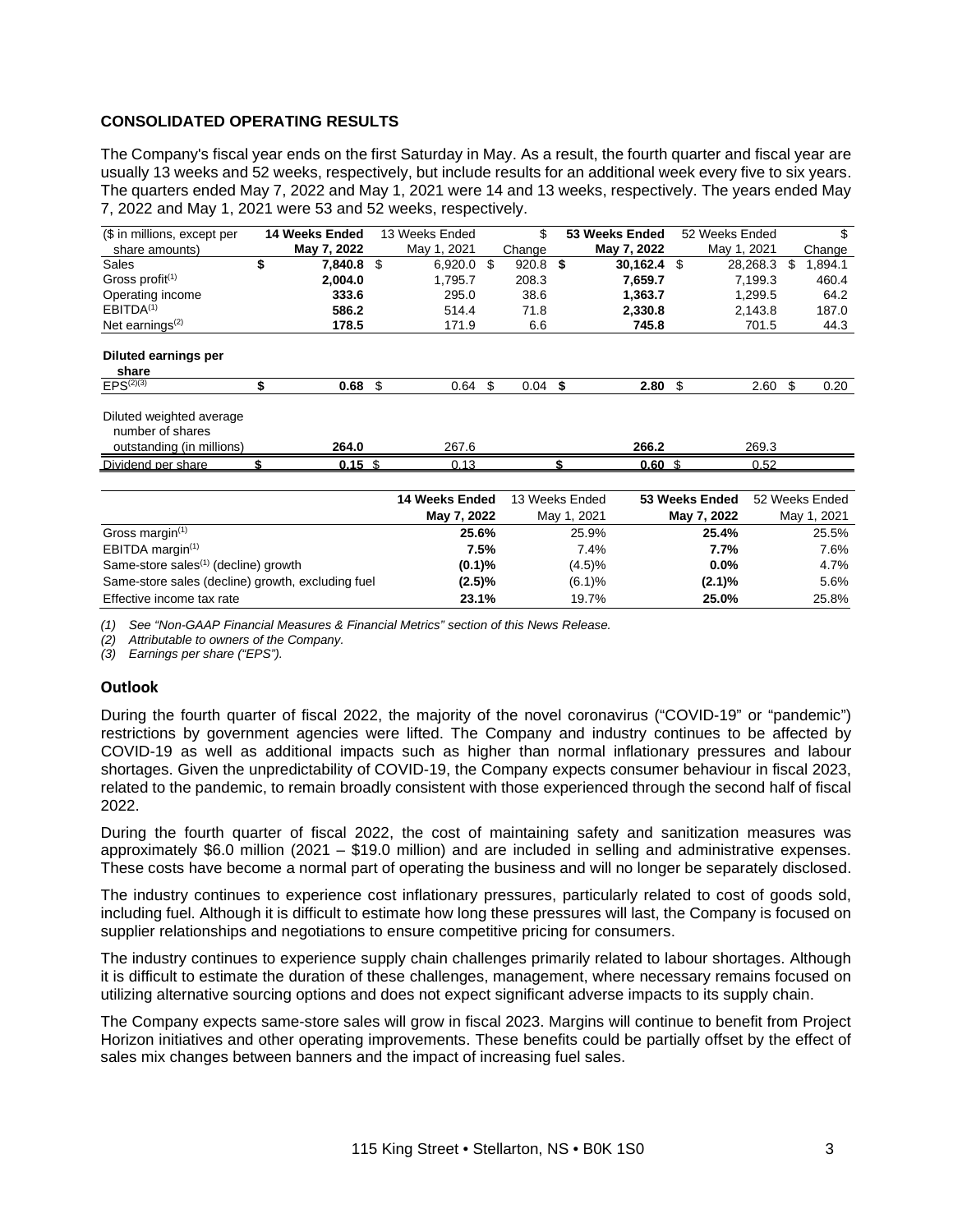The Company expects continued improvements in the results of Voilà's Vaughan based e-commerce site as volumes increase and efficiencies improve. At the same time, Voilà will also incur additional costs as the Montreal facility continues to ramp up operations and the Calgary and Vancouver facilities are commissioned. Future earnings will be primarily impacted by the rate of sales growth. The Company expects fiscal 2023 net earnings dilution for the Voilà program to marginally improve over fiscal 2022 as the Vaughan Customer Fulfilment Centre ("CFC") is expected to reflect positive EBITDA towards the end of its third year of operations. The ramp up of the Montreal facility is expected to have higher costs in the first half of fiscal 2023 with improving results in the remainder of the year.

The Company continued the expansion of its discount business in Western Canada with 40 stores now operating. In the second half of fiscal 2022, discount expanded their store footprint in the West by 40%. Newer stores improve efficiency at a faster rate than the early conversion stores as the business gains critical mass across each province. The Company expects to open an additional four stores in Alberta by the end of fiscal 2023 for a total of 44 stores.

Management continues to expect to achieve its three-year Project Horizon targets and that associated benefits will continue into fiscal 2024 and beyond, including initiatives launching in fiscal 2023 that are focused on loyalty, store optimization and customer experience.

## **Sales**

Sales for the quarter ended May 7, 2022 increased by 13.3% primarily due to the additional week of operations, the acquisition of Longo's, higher fuel sales, increased food inflation and benefits from Project Horizon initiatives, including the expansion of FreshCo in Western Canada and Farm Boy in Ontario.

Sales for the fiscal year ended May 7, 2022 increased by 6.7% primarily driven by the acquisition of Longo's, higher fuel sales, the additional week of operations, benefits from Project Horizon initiatives, including the expansion of Farm Boy and Voilà in Ontario and FreshCo in Western Canada, and higher food inflation. The increase is partially offset by changes in consumer buying behaviours related to varying COVID-19 public health measures.

# **Gross Profit**

Gross profit for the quarter ended May 7, 2022 increased by 11.6% primarily as a result of higher sales due to the additional week of operations, the inclusion of Longo's, and benefits from Project Horizon initiatives, including the expansion of Farm Boy in Ontario, Voilà nationally and FreshCo in Western Canada and the use of advanced analytical promotional optimization tools.

Gross margin for the quarter decreased to 25.6% from 25.9% in the prior year. Gross margin decreased due to the effect of higher fuel sales, higher supply chain costs, including costs as a result of the strike at the distribution centre in Quebec, and sales mix changes between non-fuel banners. The decrease was partially offset by the inclusion of Longo's and benefits from Project Horizon initiatives. Excluding the effect of fuel mix, gross margin was 17 basis points higher than prior year.

Gross profit for the fiscal year ended May 7, 2022 increased by 6.4% primarily as a result of increases in sales. Gross margin for the fiscal year decreased slightly to 25.4% from 25.5% last year due to the effect of higher fuel sales, partially offset by the inclusion of Longo's and benefits from Project Horizon initiatives. Excluding the effect of fuel mix, gross margin was 43 basis points higher than prior year.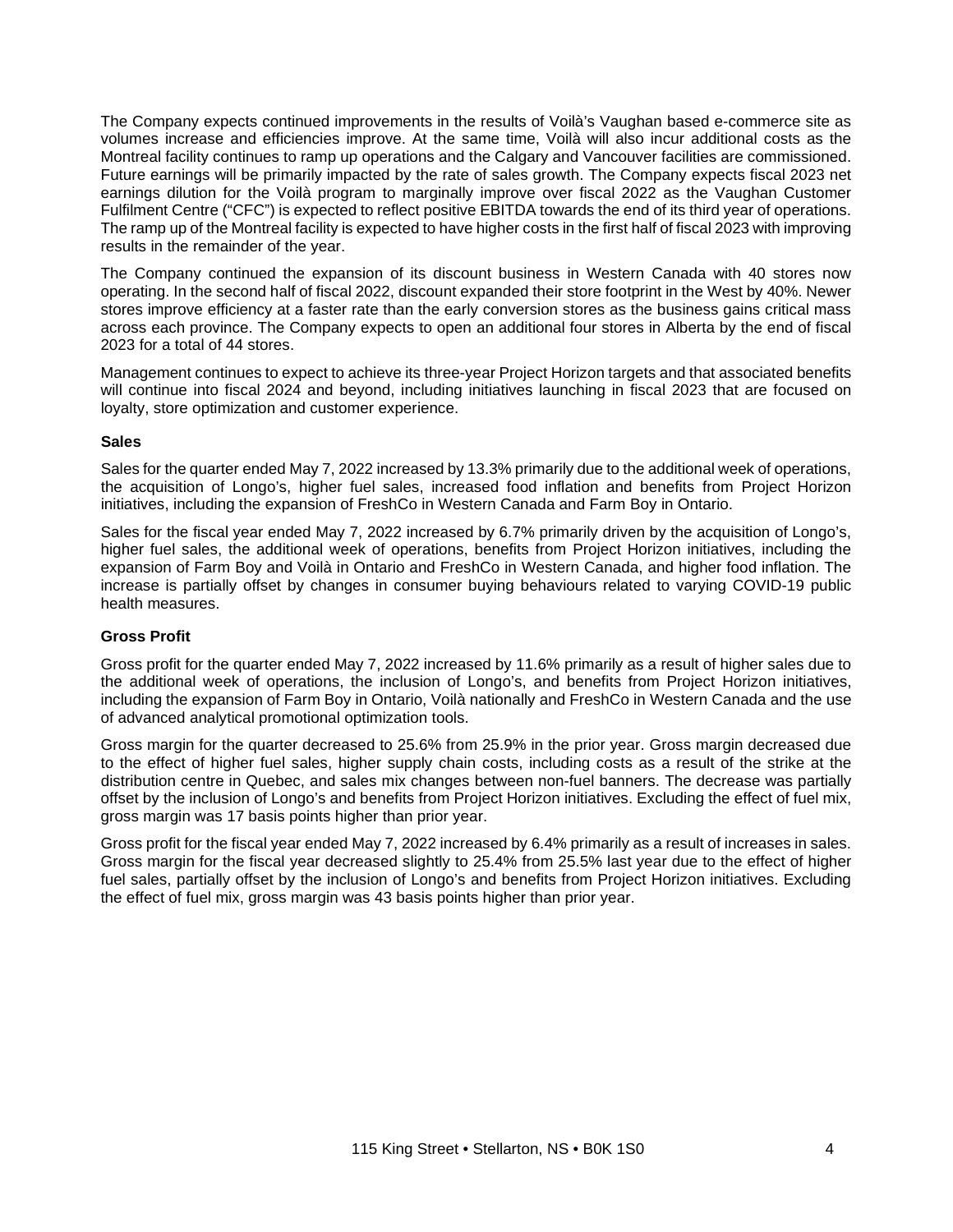### **Operating Income**

For the quarter ended May 7, 2022, operating income from the Food retailing segment increased mainly due to improved earnings as a result of higher sales and gross profit, partially offset by higher selling and administrative expenses. Selling and administrative expenses increased primarily as a result of the inclusion of Longo's, investment in Project Horizon initiatives (including the expansion of Voilà nationally, Farm Boy in Ontario and FreshCo in Western Canada) and increased retail labour costs as a result of the additional week of operations. The increase was partially offset by lower COVID-19 costs.

For the fiscal year ended May 7, 2022, operating income from the Food retailing segment increased mainly due to higher sales, gross profit and other income (driven by lease terminations in the current year) partially offset by higher selling and administrative expenses. Selling and administrative expenses increased primarily as a result of the inclusion of Longo's, investment in Project Horizon initiatives (including the expansion of Farm Boy in Ontario, Voilà nationally and FreshCo in Western Canada) and increased right-of-use asset depreciation. The increase was partially offset by lower COVID-19 costs.

For the quarter ended May 7, 2022, operating income from the Investments and other operations segment decreased primarily as a result of lower equity earnings from Crombie Real Estate Investment Trust ("Crombie REIT") and Genstar compared to the prior year.

For the fiscal year ended May 7, 2022, operating income from the Investments and other operations segment increased primarily as a result of improved equity earnings from Crombie REIT and higher property sales from Genstar, as discussed in the "Investments and Other Operations" section.

## **EBITDA**

For the quarter ended May 7, 2022, EBITDA increased to \$586.2 million from \$514.4 million in the prior year mainly as a result of the same factors affecting operating income. EBITDA margin increased to 7.5% from 7.4%.

For the fiscal year ended May 7, 2022, EBITDA increased to \$2,330.8 million from \$2,143.8 million in the prior year mainly as a result of the same factors affecting operating income. EBITDA margin increased to 7.7% from 7.6%.

#### **Income Taxes**

The effective income tax rate for the quarter ended May 7, 2022 was 23.1% compared to 19.7% last year. The effective tax rate was lower than the statutory rate primarily due to benefits related to investment tax credits and capital items taxed at lower rates. The effective tax rate in the same quarter last year was lower than the statutory rate primarily due to the revaluation of tax estimates, not all of which were recurring, and non-taxable capital items.

The effective income tax rate for the fiscal year ended May 7, 2022 was 25.0% compared to 25.8% last year. The current year effective tax rate was lower than the statutory rate primarily due to consolidated structured entities and capital items, both of which are taxed at lower rates, and benefits related to investment tax credits. The effective tax rate in the prior year was lower than the statutory rate primarily due to the revaluation of tax estimates and non-taxable capital items offset by differing tax rates of various entities.

#### **Net Earnings**

|                                                                        |             |             | <b>14 Weeks Ended 13 Weeks Ended 53 Weeks Ended 52 Weeks Ended</b> |                |
|------------------------------------------------------------------------|-------------|-------------|--------------------------------------------------------------------|----------------|
| (\$ in millions, except per share amounts)                             | May 7, 2022 | May 1, 2021 | May 7, 2022                                                        | .2021<br>Mav i |
| Net earnings $(1)$                                                     | 178.5       | 171.9       | 745.8                                                              | 701.5          |
| EPS (fully diluted)                                                    | 0.68        | 0.64        | 2.80                                                               | 2.60           |
| Diluted weighted average number of<br>shares outstanding (in millions) | 264.0       | 267.6       | 266.2                                                              | 269.3          |

*(1) Attributable to owners of the Company.*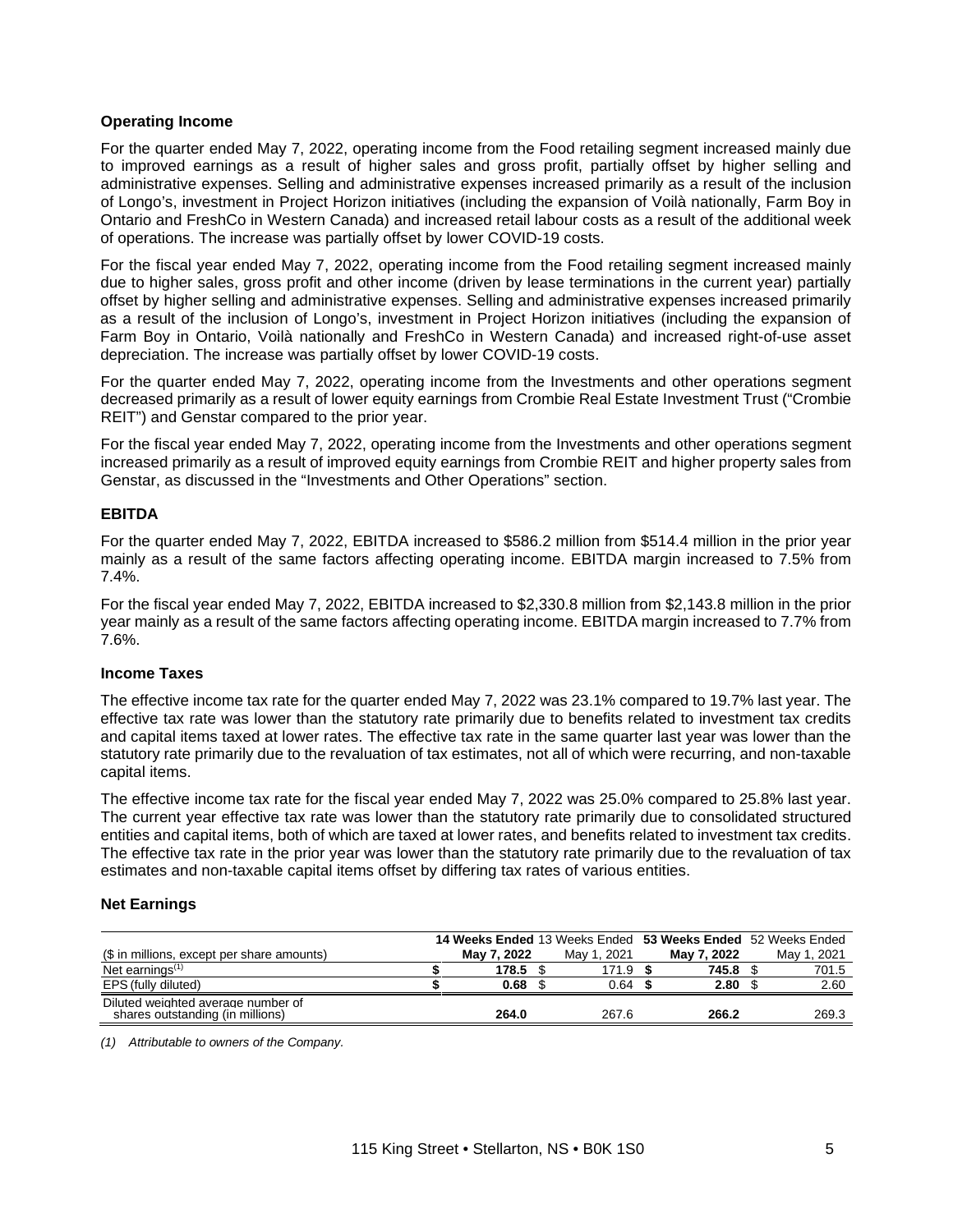#### **Capital Expenditures**

The Company invested \$273.4 million and \$767.2 million in capital expenditures(1) for the quarter and fiscal year ended May 7, 2022, respectively (2021 – \$231.6 million and \$679.2 million) including renovations and construction of new stores, Voilà CFCs, FreshCo locations in Western Canada, and investments in advanced analytics technology and other technology systems. This is in line with management's previously disclosed expectations that capital spending in fiscal 2022 would be approximately \$765 million.

In fiscal 2023, capital spending is expected to be approximately \$800 million, with approximately half of this investment allocated to renovations and new stores. The Company expects to open four FreshCo stores in Western Canada and expand the Farm Boy and Longo's footprint in Ontario by four and two stores, respectively. The Company will invest approximately 25% of its estimated capital spending on advanced analytics technology and other technology systems.

(1) Capital expenditures are calculated on an accrual basis and includes acquisitions of property, equipment and investment properties, *and additions to intangibles.*

# **Free Cash Flow**

|       |                                                         |             | 14 Weeks Ended 13 Weeks Ended | 53 Weeks Ended 52 Weeks Ended |             |
|-------|---------------------------------------------------------|-------------|-------------------------------|-------------------------------|-------------|
|       | $$$ in millions)                                        | May 7, 2022 | May 1, 2021                   | May 7, 2022                   | May 1, 2021 |
|       | Cash flows from operating activities                    | 469.5       | \$<br>$562.3$ \$              | $2,107.1$ \$                  | 1,859.6     |
| Add:  | proceeds on disposal of assets <sup>(1)</sup> and lease |             |                               |                               |             |
|       | terminations                                            | 25.5        | 49.7                          | 175.6                         | 113.7       |
| Less: | interest paid                                           | (22.0)      | (21.7)                        | (56.2)                        | (60.4)      |
|       | payments of lease liabilities, net of payments          |             |                               |                               |             |
|       | received for finance subleases                          | (218.2)     | (192.5)                       | (635.0)                       | (569.3)     |
|       | acquisitions of property, equipment, investment         |             |                               |                               |             |
|       | property and intangibles                                | (205.9)     | (210.6)                       | (780.3)                       | (659.1)     |
|       | Free cash flow $(2)$                                    | 48.9        | $187.2$ \$                    | 811.2                         | 684.5       |

*(1) Proceeds on disposal of assets include property, equipment and investment property.*

*(2) See "Non-GAAP Financial Measures & Financial Metrics" section of this News Release.*

Free cash flow for the quarter ended May 7, 2022 decreased versus prior year primarily as a result of a decrease in cash flows from operating activities, an increase in payments of lease liabilities, net of payments received for finance subleases, and a decrease in proceeds on disposal of assets and lease terminations.

Free cash flow for the fiscal year ended May 7, 2022 increased versus prior year primarily as a result of higher operating activities driven by lower income taxes paid, higher net earnings and favourable working capital changes, partially offset by higher capital investments.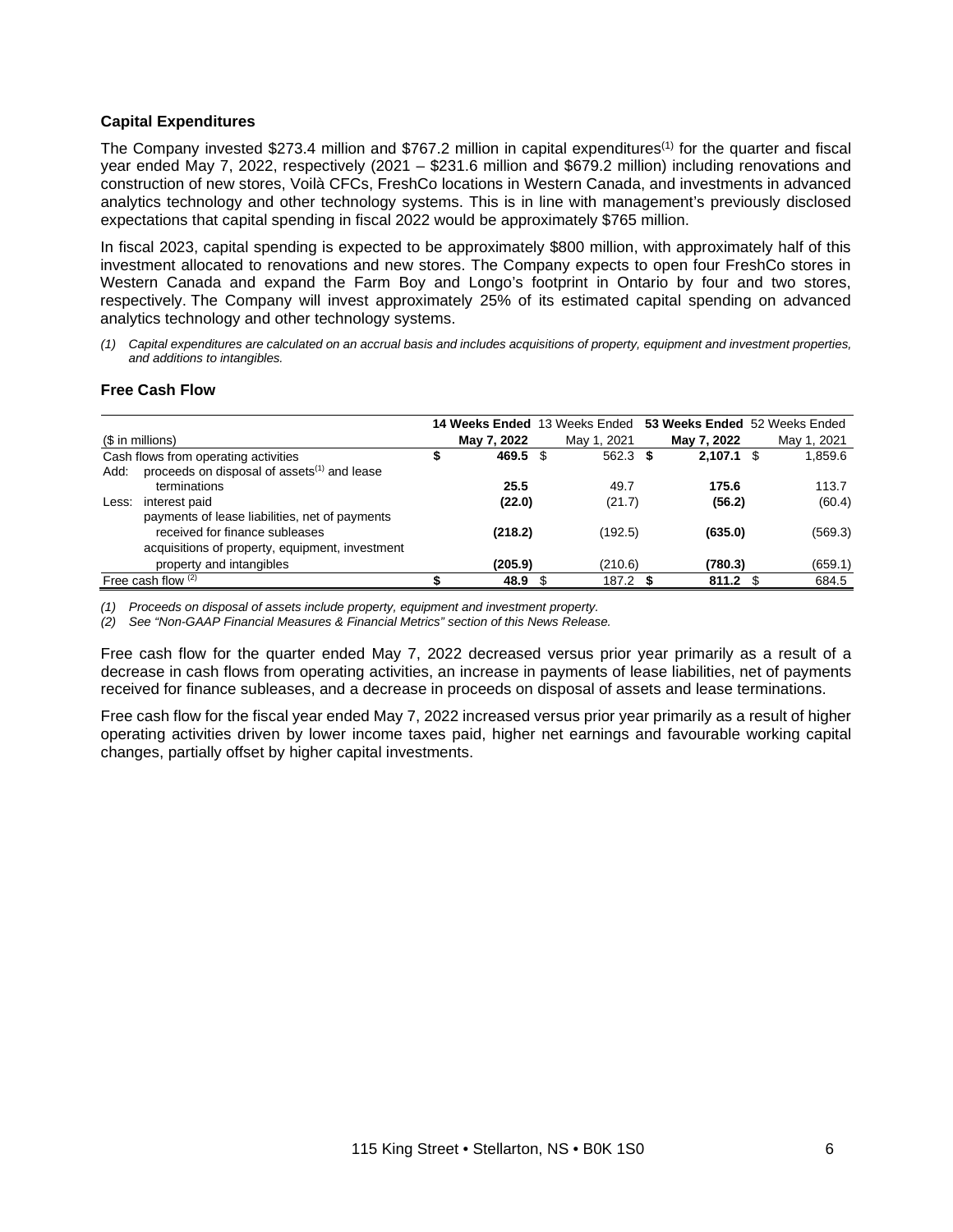# **FINANCIAL PERFORMANCE BY SEGMENT**

## **Food Retailing**

|                    | 14 Weeks Ended | 13 Weeks Ended |            | 53 Weeks Ended | 52 Weeks Ended | S       |
|--------------------|----------------|----------------|------------|----------------|----------------|---------|
| (\$ in millions)   | May 7, 2022    | May 1, 2021    | Change     | May 7, 2022    | May 1, 2021    | Change  |
| Sales              | 7.840.8        | $6,920.0$ \$   | $920.8$ \$ | 30.162.4       | 28,268.3       | 1.894.1 |
| Gross profit       | 2.004.0        | 1.795.7        | 208.3      | 7.659.7        | 7.199.3        | 460.4   |
| Operating income   | 321.2          | 279.8          | 41.4       | 1.277.0        | 1.251.3        | 25.7    |
| <b>EBITDA</b>      | 573.8          | 499.1          | 74.7       | 2.243.9        | 2.094.7        | 149.2   |
| Net earnings $(1)$ | 165.2          | 158.3          | 6.9        | 677.9          | 673.9          | 4.0     |

*(1) Attributable to owners of the Company.*

#### **Investments and Other Operations**

|                          | 14 Weeks Ended | 13 Weeks Ended    | J.         | 53 Weeks Ended | 52 Weeks Ended |  |        |
|--------------------------|----------------|-------------------|------------|----------------|----------------|--|--------|
| (\$ in millions)         | May 7, 2022    | May 1, 2021       | Change     | May 7, 2022    | May 1, 2021    |  | Change |
| Operating income         |                |                   |            |                |                |  |        |
| Crombie REIT             | 10.7 S         | $11.8 \text{ } $$ | $(1.1)$ \$ | 61.0 S         | 32.7           |  | 28.3   |
| Genstar                  | 3.3            | 4.4               | (1.1)      | 32.4           | 21.3           |  | 11.1   |
| Other operations, net of |                |                   |            |                |                |  |        |
| corporate expenses       | (1.6)          | (1.0)             | (0.6)      | (6.7)          | (5.8)          |  | (0.9)  |
|                          | 12.4           | 15.2              | $(2.8)$ \$ | 86.7           | 48.2           |  | 38.5   |

For the fiscal year ended May 7, 2022, income from Investments and other operations increased primarily due to higher equity earnings from Crombie REIT, driven by significant property sales and higher property sales from Genstar.

## **CONSOLIDATED FINANCIAL CONDITION**

| (\$ in millions, except per share and ratio calculations) | May 7, 2022     | May 1, 2021 | May 2, 2020 |
|-----------------------------------------------------------|-----------------|-------------|-------------|
| Shareholders' equity, net of non-controlling interest     | 4.991.5 \$      | 4.372.7 \$  | 3.924.6     |
| Book value per common share <sup>(1)</sup>                | $18.82 \quad $$ | 16.30       | 14.51       |
| Long-term debt, including current portion                 | 1.176.7         | 1.225.3     | 1.675.2     |
| Long-term lease liabilities, including current portion    | $6.285.4$ \$    | 5.908.1     | 5,266.2     |
| Funded debt to total capital <sup>(1)</sup>               | 59.9%           | 62.0%       | 63.9%       |
| Funded debt to EBITDA <sup>(1)</sup>                      | 3.2x            | 3.3x        | 3.7x        |
| EBITDA to interest expense <sup>(1)</sup>                 | 8.3x            | 8.0x        | 6.8x        |
| Current assets to current liabilities                     | 0.8x            | 0.9x        | 0.8x        |
| Total assets                                              | 16.593.6 \$     | 15.173.9    | 14.632.9    |
| Total non-current financial liabilities                   | 7,220.0         | 7,187.7     | 6,559.0     |

*(1) See "Non-GAAP Financial Measures & Financial Metrics" section of this News Release.*

During fiscal 2022, DBRS Morningstar ("DBRS") confirmed Sobeys Inc.'s ("Sobeys") credit rating at BBB (low) and changed the trend from stable to positive while S&P Global ("S&P") remained unchanged from the prior year. The following table shows Sobeys' credit ratings as at May 7, 2022:

| <b>Rating Agency</b> | <b>Credit Rating (Issuer rating)</b> | Trend/Outlook |
|----------------------|--------------------------------------|---------------|
| <b>DBRS</b>          | BBB (low)                            | Positive      |
| S&P                  | BBB-                                 | Stable        |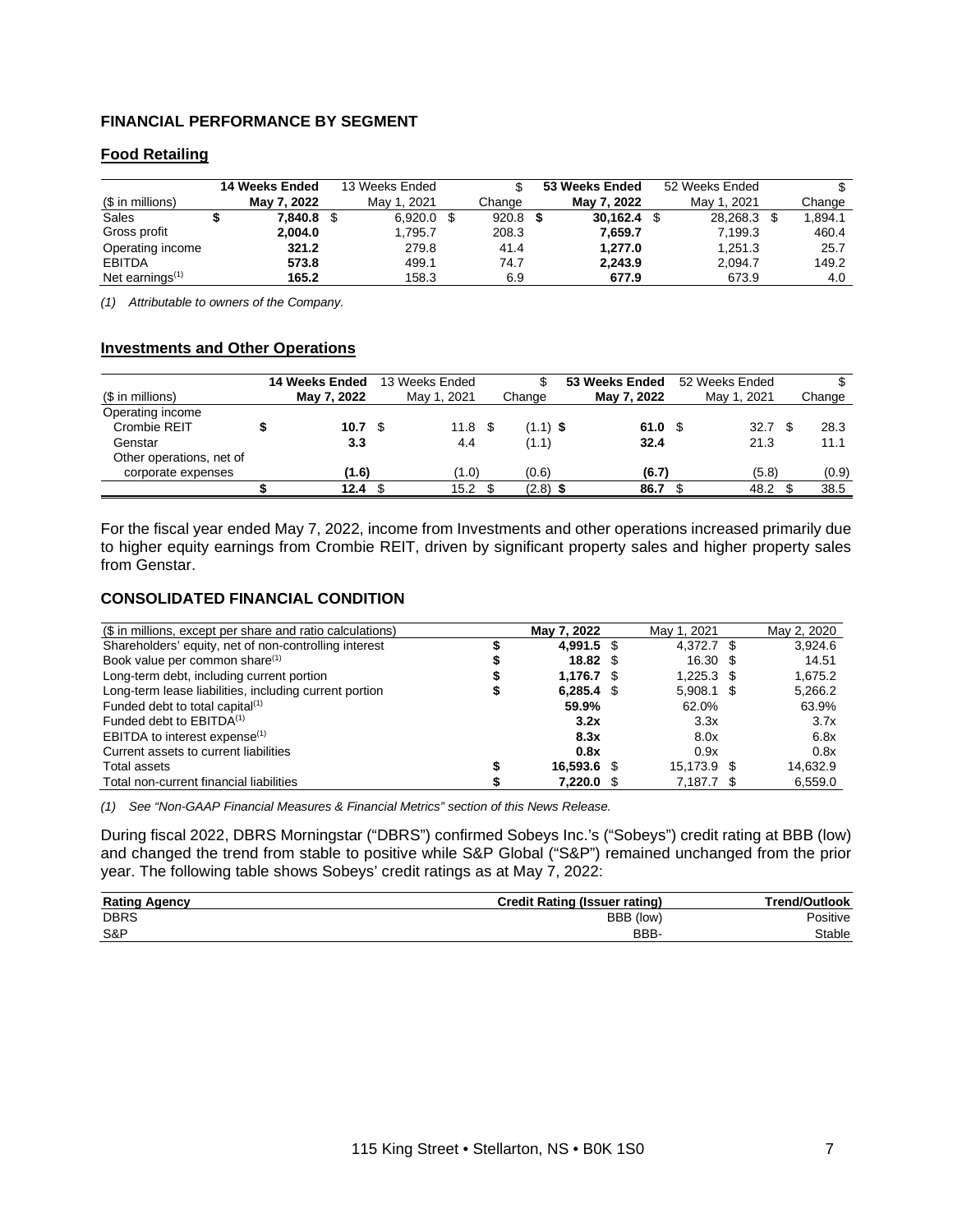## **COMPANY STRATEGY**

In the first quarter of fiscal 2021, the Company launched Project Horizon, a three-year strategy focused on core business expansion and the acceleration of e-commerce. For additional detail on Project Horizon, please refer to Empire's Management's Discussion and Analysis ("MD&A") for the fiscal year ended May 7, 2022.

#### **BUSINESS UPDATES**

#### **Farm Boy**

The acquisition of Farm Boy on December 10, 2018 added 26 locations to the Company's Ontario store network with plans to double the store count in five years from the acquisition date, mainly in the Greater Toronto Area ("GTA"). The Company opened two locations during the fourth quarter of fiscal 2022, for a total of eight new stores (including one converted site) in the fiscal year. This is in line with management's previously stated expectation of expanding Farm Boy's footprint by seven net new stores during fiscal 2022. As at June 21, 2022, Farm Boy has 44 stores open.

In fiscal 2023, the Company expects to open four additional Farm Boy stores in Ontario.

## **FreshCo**

In fiscal 2018, the Company announced plans to expand its FreshCo discount format to Western Canada with expectations of converting up to 25% of the 255 Safeway and Sobeys full-service format stores in Western Canada to the FreshCo banner.

The Company opened three FreshCo locations in Alberta during the fourth quarter of fiscal 2022, for a total of 12 new stores opened in Western Canada in the fiscal year. This is in line with management's expectations of opening 10 to 15 FreshCo stores in Western Canada during fiscal 2022. As at June 21, 2022:

- 40 stores are open in the following provinces:
	- o 16 in British Columbia ("B.C.")
	- o 12 in Alberta
	- o 6 in Manitoba
	- o 5 in Saskatchewan
	- o 1 in Northern Ontario
- 4 stores are expected to open in Alberta in fiscal 2023

The Company expects to have 44 FreshCo stores open in Western Canada by the end of fiscal 2023.

#### **Business Acquisition**

On March 16, 2021, the Company, through a wholly-owned subsidiary, signed an agreement to acquire 51% of the business of Longo's, a long-standing, family-built network of specialty grocery stores in the GTA, and its Grocery Gateway e-commerce business. The purchase price of the transaction was \$660.6 million. The acquisition closed effective May 10, 2021. For additional detail, please refer to Empire's MD&A for the fiscal year ended May 7, 2022.

#### **Store Closure, Conversion and Lease Terminations**

In the fourth quarter and fiscal year ended May 7, 2022, the Company reversed \$9.1 million in accrued store closure and conversion costs primarily related to Farm Boy and FreshCo conversions (2021 – \$1.1 million). As a result of these reversals, the net fiscal 2022 store closure and conversion expense was \$8.8 million (2021 – \$29.5 million).

During the fourth quarter and fiscal year ended May 7, 2022, the Company engaged in lease termination transactions which resulted in other income of \$23.6 million and \$47.0 million, respectively (2021 – \$ nil and \$ nil).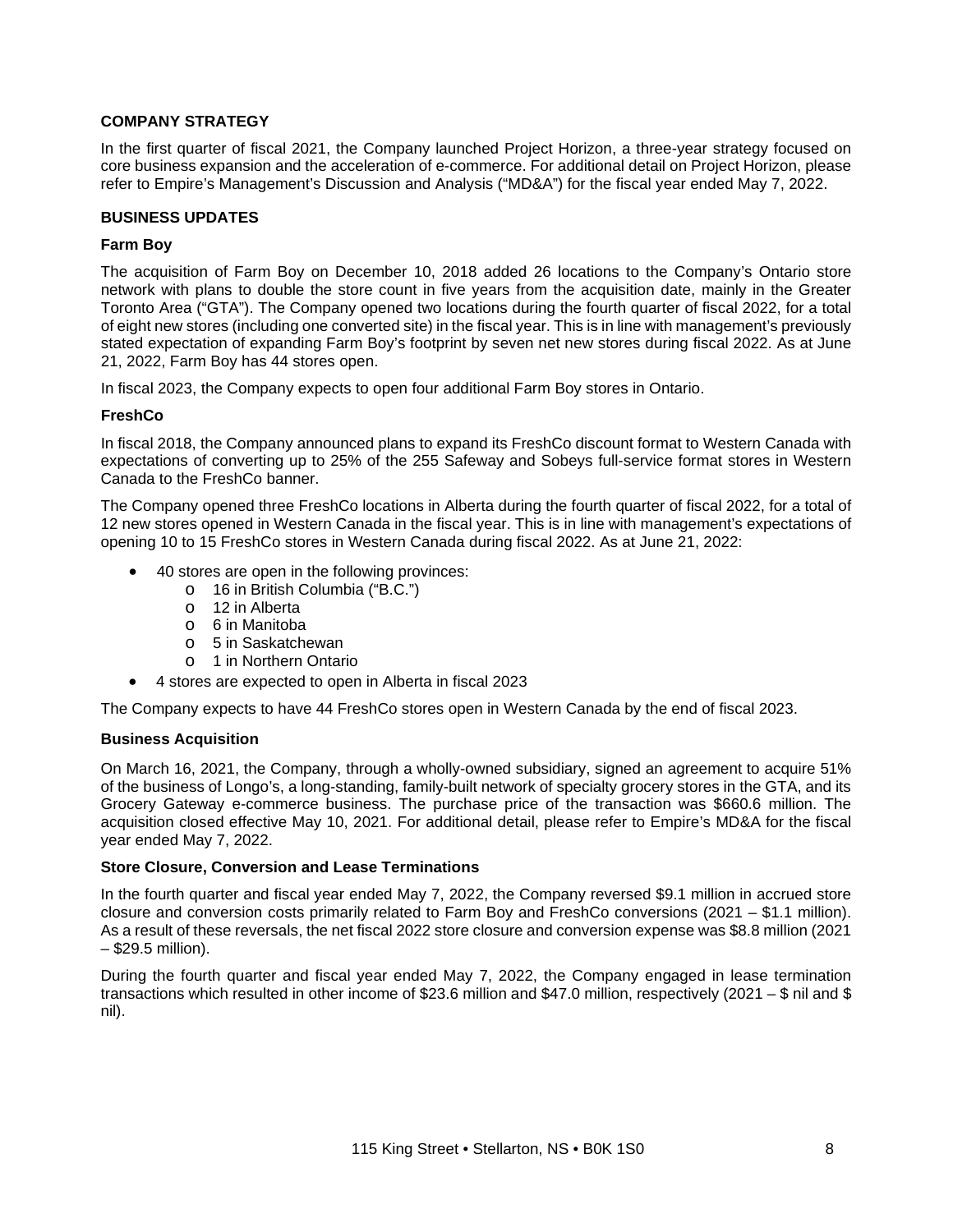#### **Ratification of New Collective Bargaining Agreement in Alberta**

During the first quarter of fiscal 2021, the Company announced the ratification of a new Collective Bargaining Agreement ("CBA") for Alberta Safeway stores with UFCW 401, the Union representing the majority of Safeway teammates in Alberta. The CBA included a one-time retroactive lump sum payment to Safeway Alberta teammates for hours worked over the previous three years. The one-time retroactive lump sum payment of \$15.6 million associated with this CBA was charged to operating earnings in the second quarter of prior year.

## **Voilà**

On June 22, 2020, the Company introduced the future of online grocery home delivery to GTA customers through Voilà, the Company's e-commerce platform. Voilà is powered by industry-leading technology provided by Ocado Group plc ("Ocado"), through its automated CFCs. Robots assemble orders efficiently and safely, resulting in minimal product handling, while Voilà teammates deliver orders directly to customers' homes. In February 2022, Ocado announced a range of innovations, including next generation robots and grids, which offer efficiencies and a lighter environmental and carbon footprint. Some of these innovations will be included in the Company's fourth CFC and will be available for the Company to consider in future CFC automation and efficiency opportunities.

The Company will operate four CFCs across Canada. The Vaughan CFC services the GTA, Barrie, Kitchener, Waterloo, Guelph, Hamilton, Niagara, St. Catharines and Brantford, and was expanded to service Ottawa in the fourth quarter of fiscal 2022.

The second CFC in Montreal began deliveries to customers on March 7, 2022, beginning with a phased transition of customers to Voilà par IGA from IGA.net. The rollout was completed subsequent to the end of the fourth quarter and Voilà par IGA now services over 100 municipalities from Gatineau to Montreal to Quebec City. The second CFC is progressing well with increasing weekly order volume and strong customer experience metrics, including on-time delivery and fulfilment.

Crombie REIT has substantially completed the construction of the building for Voilà's third CFC in Calgary and is preparing to turn it over to Ocado to build the internal grid. The CFC will service the majority of Alberta, with deliveries expected to start in the first quarter of fiscal 2024. On February 7, 2022, the Company announced that its fourth CFC will be located in Vancouver and will service customers in B.C. starting in 2025.

In March 2021, the Company opened its first spoke location in Etobicoke, Ontario. The second and third spokes were opened in Ottawa and Quebec City during fiscal 2022, adding to the areas in Ontario and Quebec being served by Voilà. Spokes are cross dock facilities that improve efficiencies at CFCs.

In fiscal 2021, the Company launched Voilà Curbside Pickup service at 30 store locations across Atlantic Canada and Alberta, and the service has since expanded to B.C., Manitoba, Saskatchewan and Ontario. In fiscal 2022, the Company added 68 stores for a total of 98 stores providing the service. The Curbside Pickup solution is powered by Ocado's technology and serves customers in areas where future CFCs will not, or are not yet, operating.

With four CFCs, their supporting spokes and Curbside Pickup, the Company will be able to serve approximately 75% of Canadian households representing approximately 90% of Canadians' projected e-commerce spend.

The combination of improving results in Vaughan, increasing costs in Montreal, and additional Curbside Pickup locations reduced the Company's fourth quarter and fiscal 2022 net earnings by \$0.07 and \$0.28 per share, respectively (2021 – \$0.04 and \$0.18). This was in line with management's previously disclosed expectation of \$0.25 to \$0.30 per share. Management continues to expect that fiscal 2022 will represent the highest net earnings dilution for the Voilà program.

In Canada, online grocery sales have continued to grow compared to the prior year, although at a much slower pace than when COVID-19 began. In the fourth quarter of fiscal 2022, the Company's four e-commerce platforms experienced combined sales growth of 12% versus prior year (2021 – 15%). The increase was primarily driven by the acquisition of Grocery Gateway and continued growth of Voilà, partially offset by declines in IGA.net and ThriftyFoods.com due to elevated volume levels in the prior year during COVID-19 related lockdowns.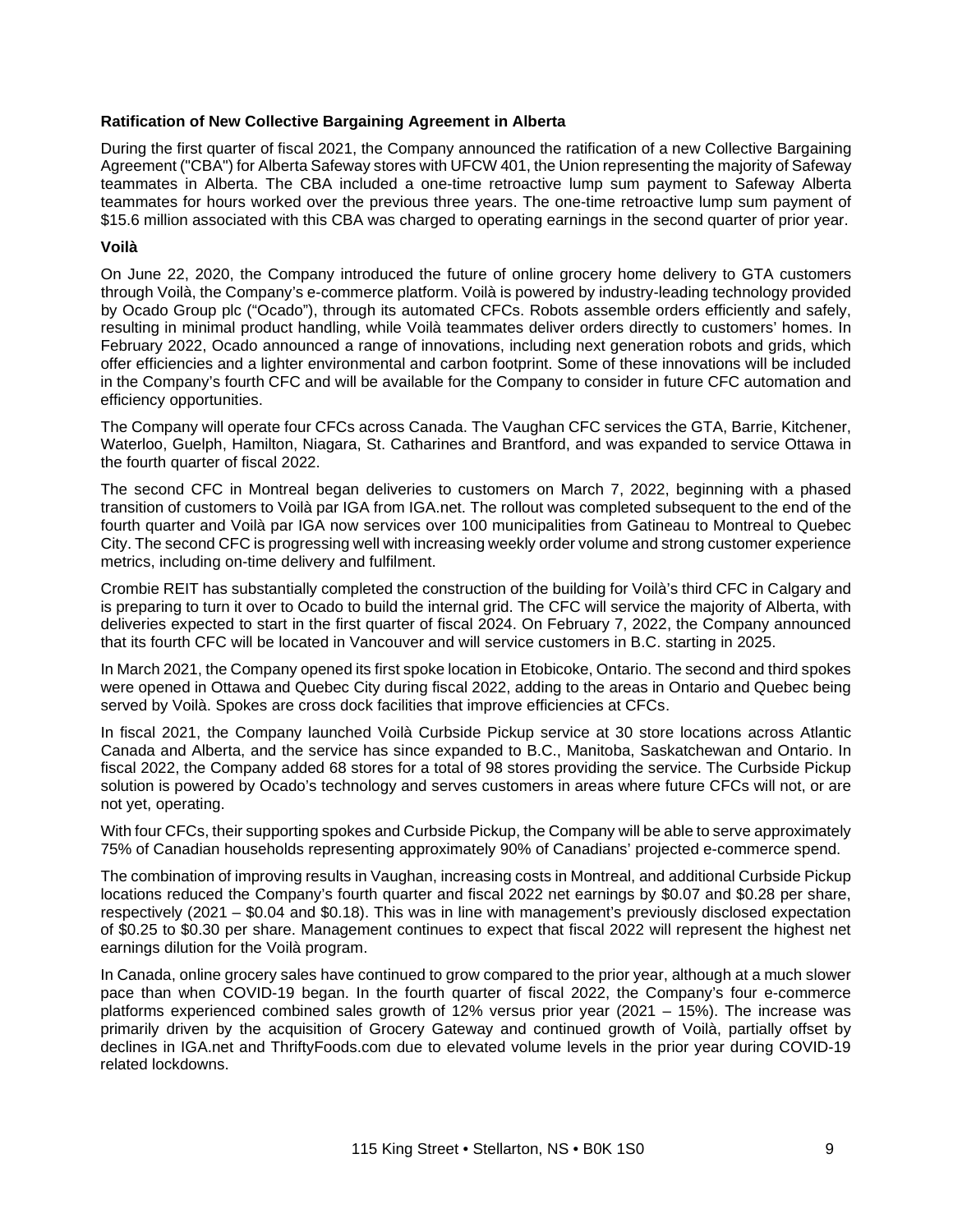#### **Other Business Updates**

On February 7, 2022, teammates at a distribution centre in Quebec went on strike after negotiations between the union and the Company were unsuccessful in agreeing on the terms of a new CBA. The strike ended on May 10, 2022, after an agreement was reached on a new three-year CBA. The incremental impact of the strike on earnings per share was \$0.04 and impacted earnings in the fourth quarter of fiscal 2022.

On May 3, 2022, the Company delivered a notice of early redemption of the \$500.0 million Series 2013-2 Notes. The redemption was effective on June 2, 2022. The early redemption premium of \$9.2 million was charged to earnings in the fourth quarter of fiscal 2022.

# **FORWARD-LOOKING INFORMATION**

This document contains forward-looking statements which are presented for the purpose of assisting the reader to contextualize the Company's financial position and understand management's expectations regarding the Company's strategic priorities, objectives and plans. These forward-looking statements may not be appropriate for other purposes. Forward-looking statements are identified by words or phrases such as "anticipates", "expects", "believes", "estimates", "intends", "could", "may", "plans", "predicts", "projects", "will", "would", "foresees" and other similar expressions or the negative of these terms.

These forward-looking statements include, but are not limited to, the following items:

- The Company's expectations regarding the financial impact and benefits of Project Horizon and its underlying initiatives, which could be impacted by several factors, including resource capacity to execute and the time required by the Company to complete the initiatives;
- The Company's plans to repurchase for cancellation Class A shares under the normal course issuer bid which may be impacted by market and economic conditions, availability of sellers, changes in laws and regulations, and the results of operations;
- The Company's expectation of the impacts of cost inflationary pressures, which may be impacted by supplier relationships and negotiations and the macro-economic environment;
- The Company's expectation that labour shortages will not have further significant impact on supply chain challenges, which may be impacted by labour force availability;
- The Company's expectations that fiscal 2023 will achieve growth of same-store sales, which may be impacted by the duration and impact of COVID-19 on the business, supply chain and consumer behaviour;
- The Company's expectations that fiscal 2022 will reflect the highest net earnings dilution for the Voilà program and that fiscal 2023 net earnings dilution will be marginally better, expectations which may be impacted by future operating and capital costs, customer response and the performance of its technology provider, Ocado;
- The FreshCo expansion in Western Canada, and Farm Boy and Longo's expansion in Ontario, including the Company's expectations regarding future operating results and profitability, the amount and timing of expenses, the projected number of store openings, and the location, feasibility and timing of construction, all of which may be impacted by construction schedules and permits, the economic environment and labour relations.
- The Company's estimates regarding future capital expenditures, which may be impacted by operating results, impacts of COVID-19 and the economic environment; and
- The Company's expectations regarding the timing and amount of expenses relating to the completion of any future CFC, which may be impacted by supply of materials and equipment, construction schedules and capacity of construction contractors.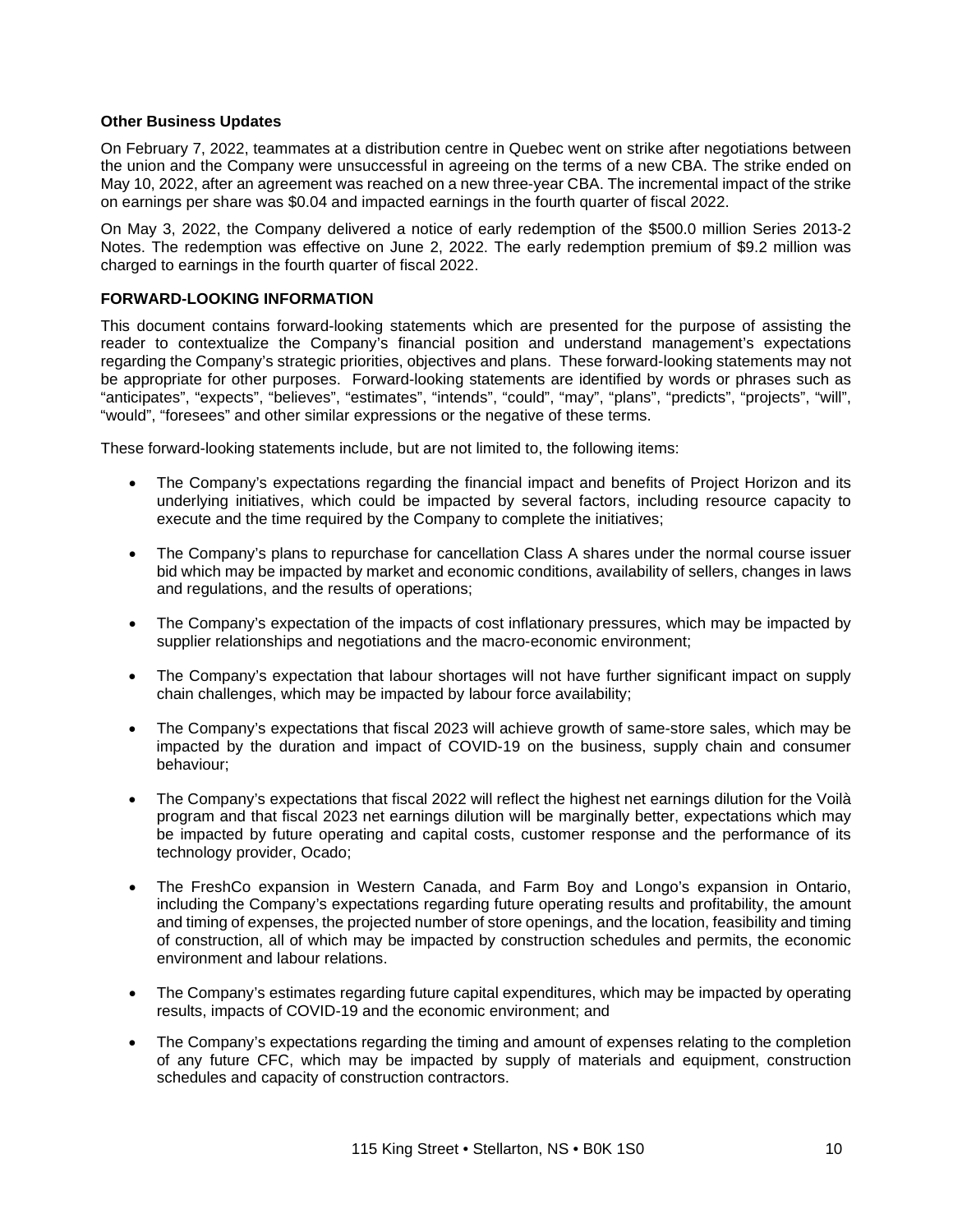By its nature, forward-looking information requires the Company to make assumptions and is subject to inherent risks, uncertainties and other factors which may cause actual results to differ materially from forwardlooking statements made. For more information on risks, uncertainties and assumptions that may impact the Company's forward-looking statements, please refer to the Company's materials filed with the Canadian securities regulatory authorities, including the "Risk Management" section of the fiscal 2022 annual MD&A.

Although the Company believes the predictions, forecasts, expectations or conclusions reflected in the forwardlooking information are reasonable, it can provide no assurance that such matters will prove correct. Readers are urged to consider the risks, uncertainties and assumptions carefully in evaluating the forward-looking information and are cautioned not to place undue reliance on such forward-looking information. The forwardlooking information in this document reflects the Company's current expectations and is subject to change. The Company does not undertake to update any forward-looking statements that may be made by or on behalf of the Company other than as required by applicable securities laws.

## **NON-GAAP FINANCIAL MEASURES & FINANCIAL METRICS**

There are measures and metrics included in this news release that do not have a standardized meaning under generally accepted accounting principles ("GAAP") and therefore may not be comparable to similarly titled measures and metrics presented by other publicly traded companies. Management believes that certain of these measures and metrics, including gross profit and EBITDA, are important indicators of the Company's ability to generate liquidity through operating cash flow to fund future working capital requirements, service outstanding debt and fund future capital expenditures and uses these metrics for these purposes.

The Company includes these measures and metrics because it believes certain investors use these measures and metrics as a means of assessing financial performance. Empire's definition of the non-GAAP terms included in this News Release are as follows:

- Same-store sales are sales from stores in the same location in both reporting periods.
- Gross profit is calculated as sales less cost of sales.
- Gross margin is gross profit divided by sales.
- Earnings before interest, taxes, depreciation and amortization ("EBITDA") is calculated as net earnings before finance costs (net of finance income), income tax expense, depreciation and amortization of intangibles.

|                             | 14 Weeks Ended | 13 Weeks Ended | 13 Weeks Ended |
|-----------------------------|----------------|----------------|----------------|
| (\$ in millions)            | May 7, 2022    | May 1, 2021    | May 2, 2020    |
| Net earnings                | \$<br>193.4    | \$<br>183.3    | \$<br>188.8    |
| Income tax expense          | 58.2           | 45.0           | 66.5           |
| Finance costs, net          | 82.0           | 66.7           | 69.0           |
| Operating income            | 333.6          | 295.0          | 324.3          |
| Depreciation                | 227.8          | 200.2          | 186.7          |
| Amortization of intangibles | 24.8           | 19.2           | 16.8           |
| <b>EBITDA</b>               | 586.2          | \$<br>514.4    | \$<br>527.8    |
|                             |                |                |                |
|                             | 53 Weeks Ended | 52 Weeks Ended | 52 Weeks Ended |
| (\$ in millions)            | May 7, 2022    | May 1, 2021    | May 2, 2020    |
| Net earnings                | \$<br>811.3    | \$<br>764.2    | \$<br>612.8    |
| Income tax expense          | 270.3          | 265.9          | 219.9          |
| Finance costs, net          | 282.1          | 269.4          | 279.1          |
| Operating income            | 1,363.7        | 1,299.5        | 1,111.8        |
| Depreciation                | 872.3          | 768.7          | 709.1          |
| Amortization of intangibles | 94.8           | 75.6           | 71.5           |
|                             |                |                |                |

The following tables reconciles net earnings to EBITDA: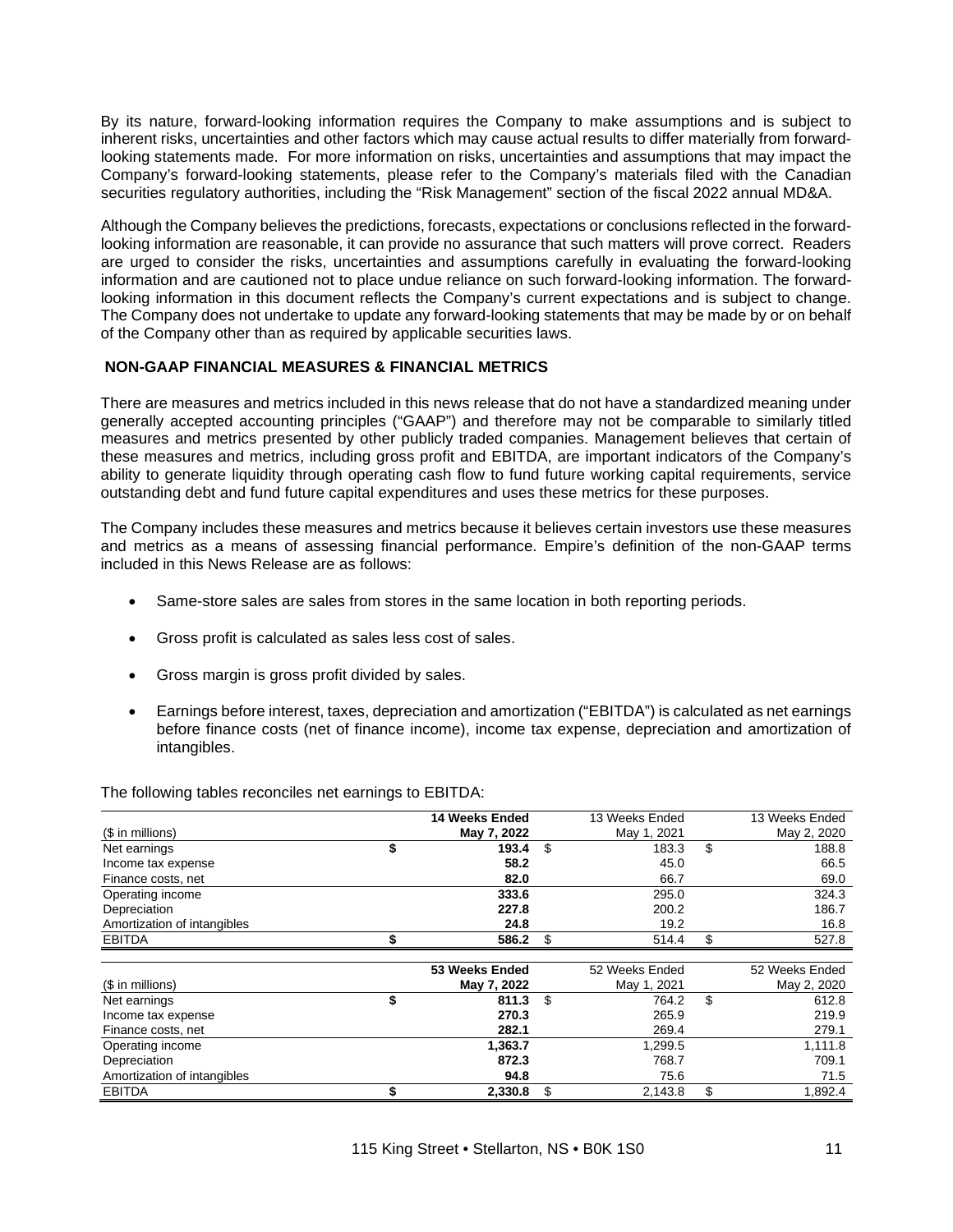- Management calculates interest expense as interest expense on financial liabilities measured at amortized cost and interest expense on lease liabilities.
- EBITDA margin is EBITDA divided by sales.
- Free cash flow is calculated as cash flows from operating activities, plus proceeds on disposal of property, equipment and investment property and lease terminations, less acquisitions of property, equipment, investment property and intangibles, interest paid, and payments of lease liabilities, net of payments received from finance subleases.
- Book value per common share is shareholders' equity, net of non-controlling interest, divided by total common shares outstanding.

The following table shows the calculation of Empire's book value per common share as at May 7, 2022, May 1, 2021 and May 2, 2020:

| (\$ in millions, except per share information)        | May 7, 2022 | 2021<br>Mav | May 2, 2020 |
|-------------------------------------------------------|-------------|-------------|-------------|
| Shareholders' equity, net of non-controlling interest | 4.991.5     | 4.372.7     | 3.924.6     |
| Shares outstanding (basic)                            | 265.2       | 268.3       | 270.4       |
| Book value per common share                           | 18.82       | 16.30       | 14.51       |

- Funded debt is all interest-bearing debt, which includes bank loans, bankers' acceptances, long-term debt and long-term lease liabilities.
- Total capital is calculated as funded debt plus shareholders' equity, net of non-controlling interest.

The following table reconciles the Company's funded debt and total capital to GAAP measures as reported on the balance sheets as at May 7, 2022, May 1, 2021 and May 2, 2020, respectively:

| $$$ in millions)                                            | May 7, 2022 | May 1, 2021 | May 2, 2020 |
|-------------------------------------------------------------|-------------|-------------|-------------|
| Long-term debt due within one year                          | 581.0       | 46.5        | 570.0       |
| Long-term debt                                              | 595.7       | 1.178.8     | 1,105.2     |
| Lease liabilities due within one year                       | 509.5       | 490.5       | 466.2       |
| Long-term lease liabilities                                 | 5.775.9     | 5.417.6     | 4,800.0     |
| Funded debt                                                 | 7.462.1     | 7,133.4     | 6.941.4     |
| Total shareholders' equity, net of non-controlling interest | 4.991.5     | 4.372.7     | 3,924.6     |
| Total capital                                               | 12.453.6    | 11.506.1    | 10,866.0    |

- Funded debt to total capital ratio is funded debt divided by total capital.
- Funded debt to EBITDA ratio is funded debt divided by trailing four-quarter EBITDA.
- EBITDA to interest expense ratio is trailing four-quarter EBITDA divided by trailing four-quarter interest expense.

For a more complete description of Empire's non-GAAP measures and metrics, please see Empire's MD&A for the fiscal year ended May 7, 2022.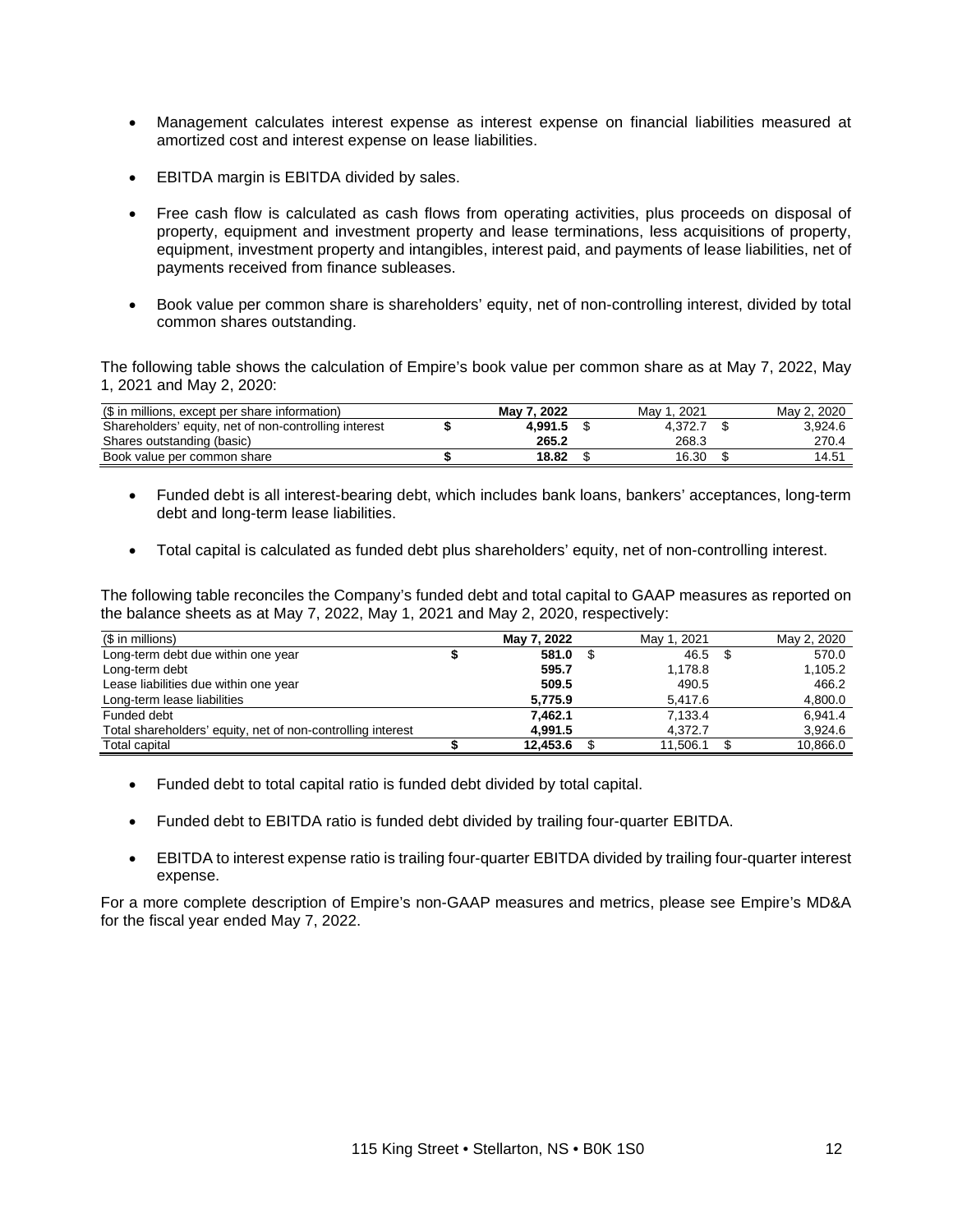# **CONFERENCE CALL INFORMATION**

The Company will hold an analyst call on Wednesday, June 22, 2022 beginning at 11:30 a.m. (Eastern Daylight Time) during which senior management will discuss the Company's financial results for the fourth quarter of fiscal 2022. To join this conference call, dial (888) 390-0546 outside the Toronto area or (416) 764-8688 from within the Toronto area. To secure a line, please call 10 minutes prior to the conference call; you will be placed on hold until the conference call begins. The media and investing public may access this conference call via a listen mode only. You may also listen to a live audiocast of the conference call by visiting the "Quick Links" section of the Company's website located at [www.empireco.ca.](http://www.empireco.ca/)

Replay will be available by dialing (888) 390-0541 and entering access code 014993 until midnight July 6, 2022, or on the Company's website for 90 days following the conference call.

#### **SELECTED FINANCIAL INFORMATION**

The following financial information is derived from our audited annual consolidated financial statements for the year ended May 7, 2022. The information does not include all disclosures required by International Financial Reporting Standards ("IFRS") and should be read in conjunction with the Company's 2022 audited consolidated financial statements available at [www.sedar.com](http://www.sedar.com/) or by accessing the Investor Centre section of the Company's website at [www.empireco.ca.](http://www.empireco.ca/)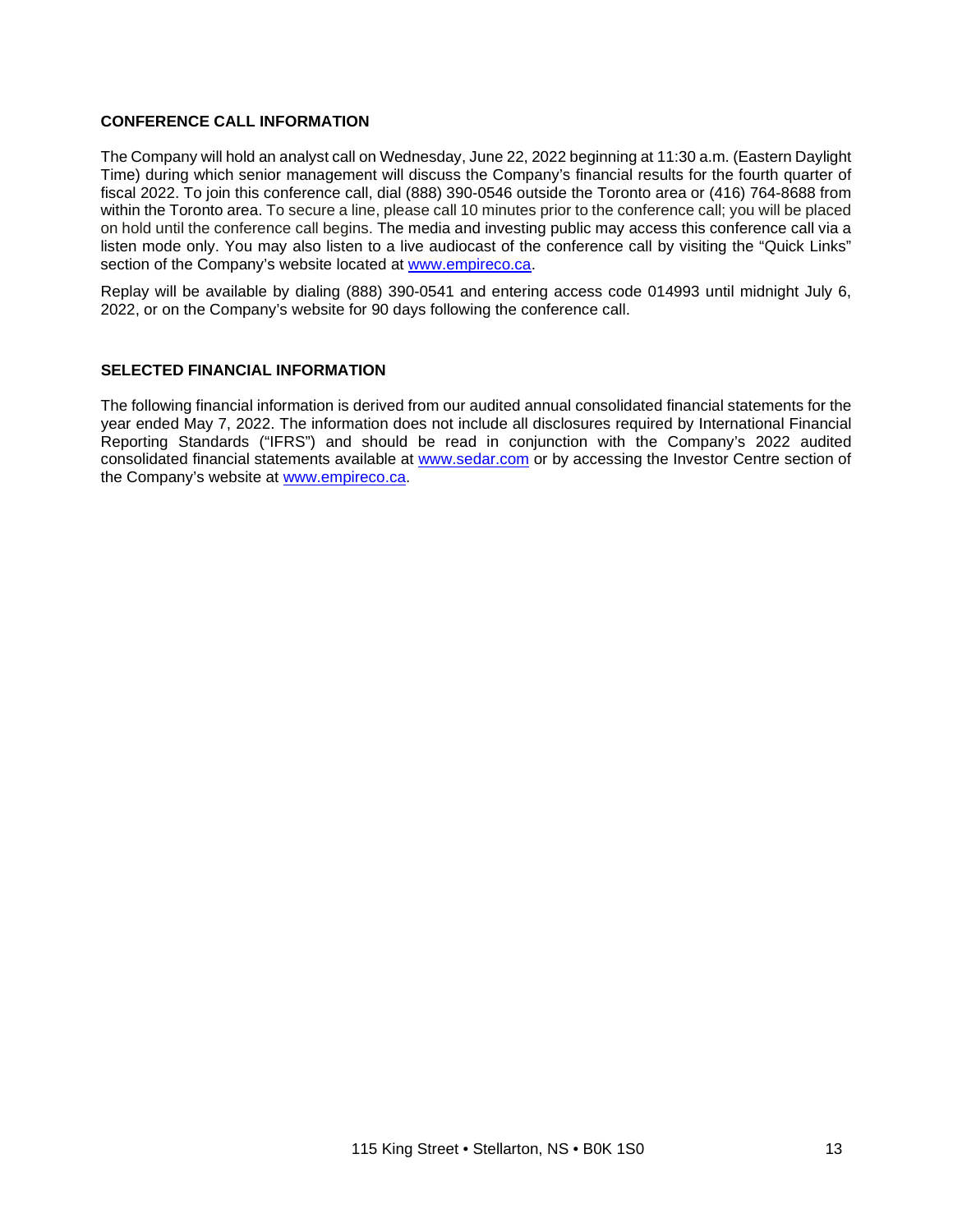| <b>Empire Company Limited</b><br><b>Consolidated Balance Sheets</b><br>As At                                                                                                                     |                                                                                      |    | May 1<br>2021                                                                      |  |  |
|--------------------------------------------------------------------------------------------------------------------------------------------------------------------------------------------------|--------------------------------------------------------------------------------------|----|------------------------------------------------------------------------------------|--|--|
| (in millions of Canadian dollars)                                                                                                                                                                | May 7<br>2022                                                                        |    |                                                                                    |  |  |
| <b>ASSETS</b><br>Current<br>Cash and cash equivalents<br><b>Receivables</b><br>Inventories<br>Prepaid expenses<br>Leases and other receivables                                                   | \$<br>812.3<br>558.8<br>1,591.5<br>127.6<br>73.8                                     | \$ | 890.5<br>547.0<br>1,500.1<br>101.0<br>91.0                                         |  |  |
| Income taxes receivable<br>Assets held for sale                                                                                                                                                  | 48.7<br>3,212.7                                                                      |    | 60.5<br>3.4<br>3,193.5                                                             |  |  |
| Leases and other receivables<br>Investments, at equity<br>Other assets<br>Property and equipment<br>Right-of-use assets<br>Investment property<br>Intangibles<br>Goodwill<br>Deferred tax assets | 549.1<br>681.5<br>21.7<br>3,159.2<br>4,999.7<br>146.8<br>1,338.5<br>2,059.0<br>425.4 |    | 544.2<br>570.1<br>22.3<br>2,977.6<br>4,678.9<br>158.6<br>976.0<br>1,577.8<br>474.9 |  |  |
|                                                                                                                                                                                                  | 16,593.6<br>\$                                                                       | \$ | 15,173.9                                                                           |  |  |
| <b>LIABILITIES</b><br>Current<br>Accounts payable and accrued liabilities<br>Income taxes payable<br>Provisions<br>Long-term debt due within one year<br>Lease liabilities due within one year   | \$<br>2,988.9<br>127.6<br>32.7<br>581.0<br>509.5<br>4,239.7                          | \$ | 2,874.1<br>22.1<br>55.0<br>46.5<br>490.5<br>3,488.2                                |  |  |
| Provisions<br>Long-term debt<br>Long-term lease liabilities<br>Other long-term liabilities<br>Employee future benefits<br>Deferred tax liabilities                                               | 44.2<br>595.7<br>5,775.9<br>366.0<br>178.2<br>260.0<br>11,459.7                      |    | 46.5<br>1,178.8<br>5,417.6<br>100.1<br>254.0<br>190.7<br>10,675.9                  |  |  |
| <b>SHAREHOLDERS' EQUITY</b><br>Capital stock<br>Contributed surplus<br>Retained earnings<br>Accumulated other comprehensive income                                                               | 2,026.1<br>37.2<br>2,914.2<br>14.0                                                   |    | 1,969.8<br>25.2<br>2,363.1<br>14.6                                                 |  |  |
|                                                                                                                                                                                                  | 4,991.5                                                                              |    | 4,372.7                                                                            |  |  |
| Non-controlling interest                                                                                                                                                                         | 142.4                                                                                |    | 125.3                                                                              |  |  |
|                                                                                                                                                                                                  | 5,133.9<br>\$<br>16,593.6                                                            | \$ | 4,498.0<br>15,173.9                                                                |  |  |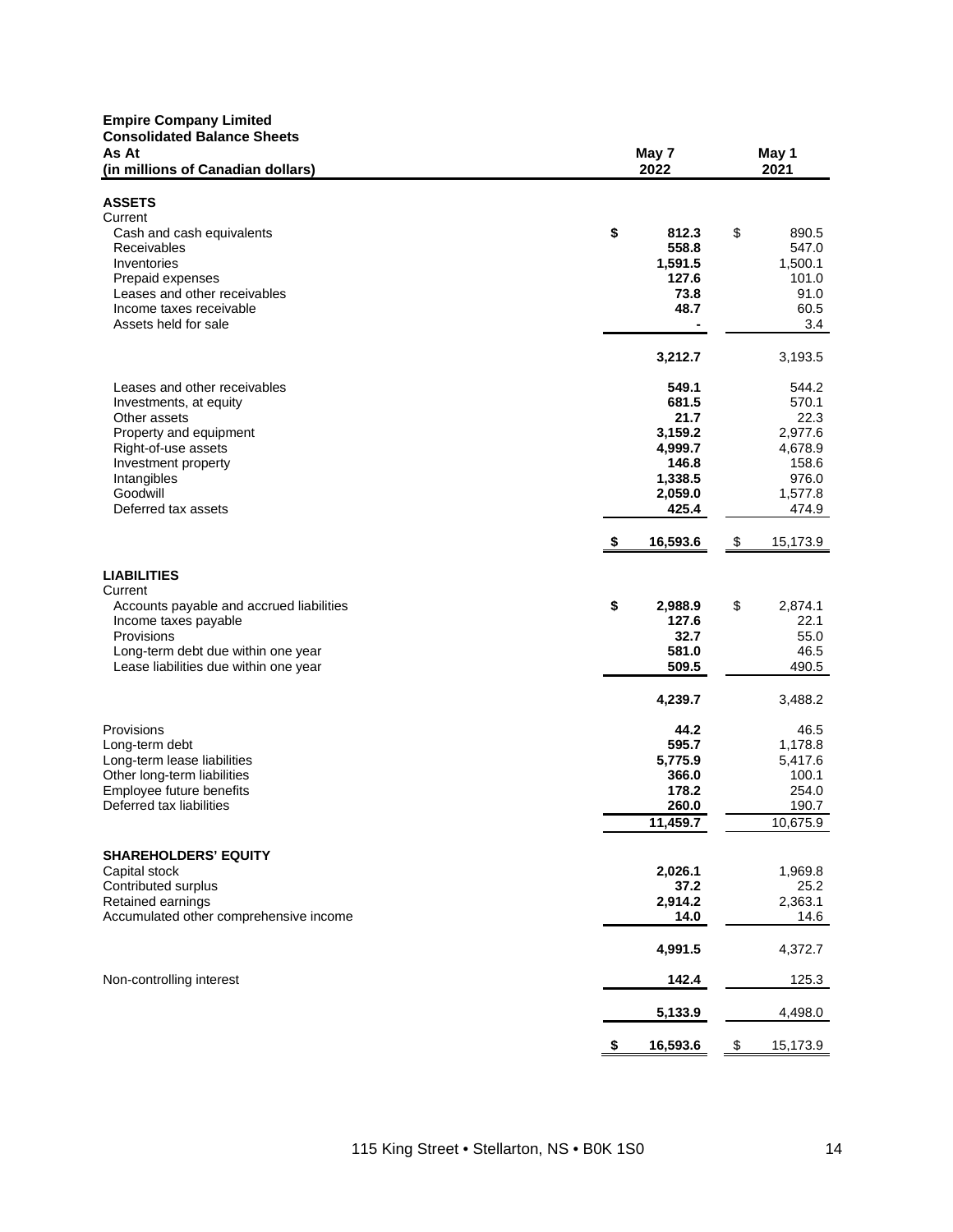| <b>Condensed Consolidated Statements of Earnings</b><br>(in millions of Canadian dollars,<br>except share and per share amounts) |          | 14 and 13 Weeks Ended   |          |                        |          | 53 and 52 Weeks Ended    |          |                          |  |
|----------------------------------------------------------------------------------------------------------------------------------|----------|-------------------------|----------|------------------------|----------|--------------------------|----------|--------------------------|--|
|                                                                                                                                  |          | May 7<br>2022           |          | May 1<br>2021          |          | May 7<br>2022            |          | May 1<br>2021            |  |
| <b>Sales</b><br>Other income<br>Share of earnings from investments, at equity                                                    | \$       | 7,840.8<br>25.8<br>14.7 | \$       | 6,920.0<br>5.1<br>15.5 | \$       | 30,162.4<br>86.8<br>93.1 | \$       | 28,268.3<br>53.0<br>51.4 |  |
| Operating expenses<br>Cost of sales<br>Selling and administrative expenses                                                       |          | 5,836.8<br>1,710.9      |          | 5,124.3<br>1,521.3     |          | 22,502.7<br>6,475.9      |          | 21,069.0<br>6,004.2      |  |
| Operating income                                                                                                                 |          | 333.6                   |          | 295.0                  |          | 1,363.7                  |          | 1,299.5                  |  |
| Finance costs, net                                                                                                               |          | 82.0                    |          | 66.7                   |          | 282.1                    |          | 269.4                    |  |
| Earnings before income taxes                                                                                                     |          | 251.6                   |          | 228.3                  |          | 1,081.6                  |          | 1,030.1                  |  |
| Income tax expense                                                                                                               |          | 58.2                    |          | 45.0                   |          | 270.3                    |          | 265.9                    |  |
| Net earnings                                                                                                                     | \$       | 193.4                   | \$       | 183.3                  | \$       | 811.3                    | \$       | 764.2                    |  |
| Earnings for the period attributable to:<br>Non-controlling interest<br>Owners of the Company                                    | \$       | 14.9<br>178.5           | \$       | 11.4<br>171.9          | \$       | 65.5<br>745.8            | \$       | 62.7<br>701.5            |  |
|                                                                                                                                  | \$       | 193.4                   | \$       | 183.3                  | \$       | 811.3                    | \$       | 764.2                    |  |
| Earnings per share<br><b>Basic</b><br><b>Diluted</b>                                                                             | \$<br>\$ | 0.68<br>0.68            | \$<br>\$ | 0.65<br>0.64           | \$<br>\$ | 2.81<br>2.80             | \$<br>\$ | 2.61<br>2.60             |  |
| Weighted average number of common shares<br>outstanding, in millions<br><b>Basic</b><br>Diluted                                  |          | 263.0<br>264.0          |          | 266.5<br>267.6         |          | 265.2<br>266.2           |          | 268.3<br>269.3           |  |

#### **Empire Company Limited**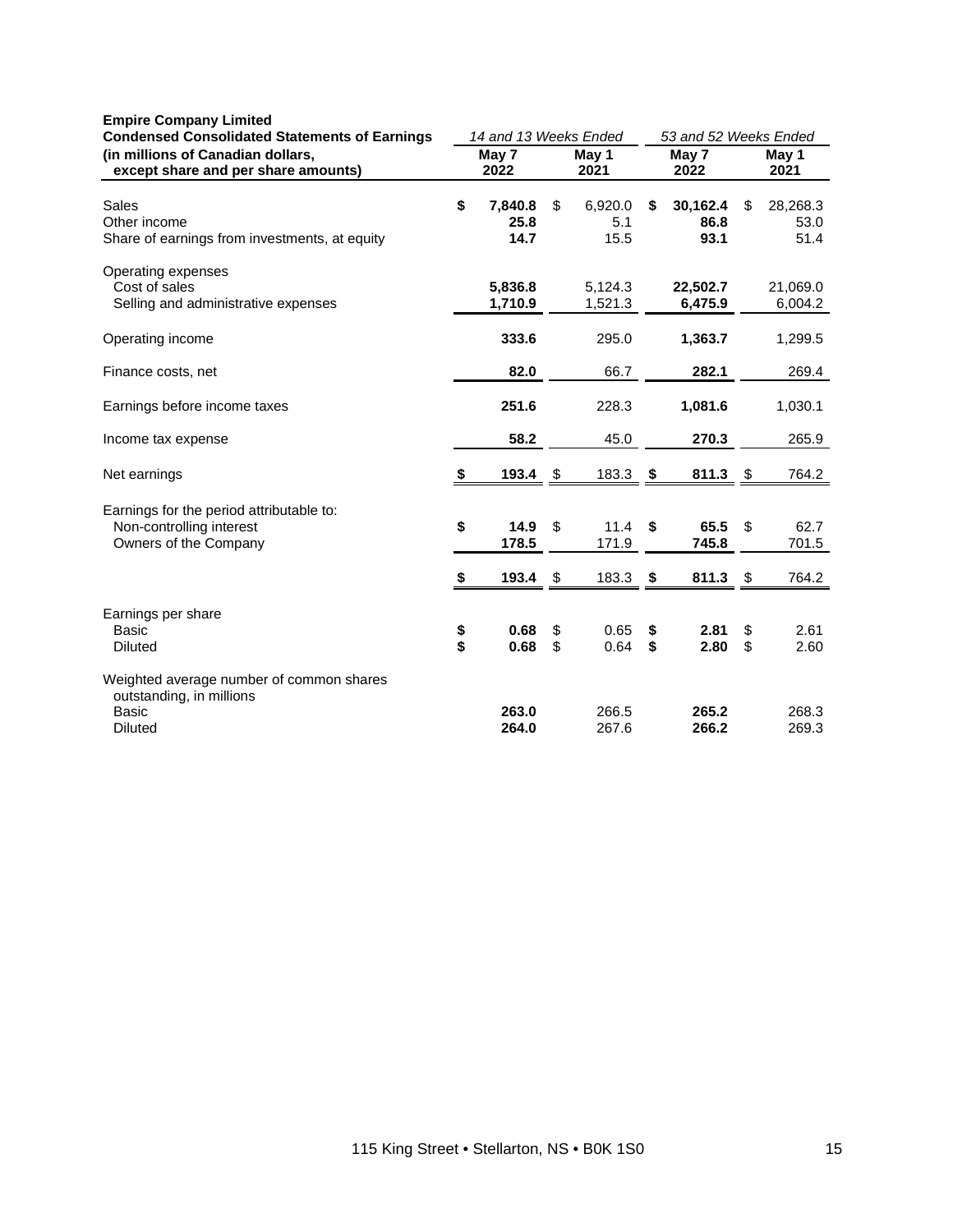| <b>Empire Company Limited</b>                       | 14 and 13 Weeks Ended |         |       | 53 and 52 Weeks Ended |       |            |       |                   |
|-----------------------------------------------------|-----------------------|---------|-------|-----------------------|-------|------------|-------|-------------------|
| <b>Consolidated Statements of Cash Flows</b>        | May 7                 |         | May 1 |                       | May 7 |            | May 1 |                   |
| (in millions of Canadian dollars)                   |                       | 2022    |       | 2021                  |       | 2022       |       | 2021              |
|                                                     |                       |         |       |                       |       |            |       |                   |
| <b>Operations</b>                                   |                       |         |       |                       |       |            |       |                   |
| Net earnings                                        | \$                    | 193.4   | \$    | 183.3                 | \$    | 811.3      | \$    | 764.2             |
| Adjustments for:                                    |                       |         |       |                       |       |            |       |                   |
| Depreciation                                        |                       | 227.8   |       | 200.2                 |       | 872.3      |       | 768.7             |
| Income tax expense                                  |                       | 58.2    |       | 45.0                  |       | 270.3      |       | 265.9             |
| Finance costs, net                                  |                       | 82.0    |       | 66.7                  |       | 282.1      |       | 269.4             |
| Amortization of intangibles                         |                       | 24.8    |       | 19.2                  |       | 94.8       |       | 75.6              |
| Net gain on disposal of assets                      |                       | (3.7)   |       | (1.7)                 |       | (23.1)     |       | (37.1)            |
| Net gain on lease terminations                      |                       | (23.6)  |       |                       |       | (47.0)     |       |                   |
| Impairment (reversals) losses of non-financial      |                       |         |       |                       |       |            |       |                   |
| assets, net                                         |                       | (7.0)   |       | 2.5                   |       | (7.4)      |       | 1.6               |
| Amortization of deferred items                      |                       | 0.6     |       | 0.8                   |       | 1.8        |       | 2.2               |
| Equity in earnings of other entities, net of        |                       |         |       |                       |       |            |       |                   |
| distributions received                              |                       | (0.9)   |       | (0.7)                 |       | 9.5        |       | 35.7              |
| Employee future benefits                            |                       | (2.5)   |       | (3.4)                 |       | (12.0)     |       | (8.4)             |
| Increase (decrease) in long-term provisions         |                       | 2.8     |       | (5.2)                 |       | (0.7)      |       | (10.5)            |
| Equity based compensation                           |                       | 6.0     |       | 4.4                   |       | 14.6       |       | 11.8              |
| Net change in non-cash working capital              |                       | (37.9)  |       | 105.0                 |       | (46.8)     |       | (80.9)<br>(198.6) |
| Income taxes paid, net                              |                       | (50.5)  |       | (53.8)                |       | (112.6)    |       |                   |
|                                                     |                       |         |       |                       |       |            |       |                   |
| Cash flows from operating activities                |                       | 469.5   |       | 562.3                 |       | 2,107.1    |       | 1,859.6           |
|                                                     |                       |         |       |                       |       |            |       |                   |
| <b>Investment</b><br>Increase in equity investments |                       | (83.0)  |       |                       |       | (124.5)    |       |                   |
| Property, equipment and investment property         |                       |         |       |                       |       |            |       |                   |
| purchases                                           |                       | (128.5) |       | (117.8)               |       | (633.0)    |       | (566.3)           |
| Intangible purchases                                |                       | (77.4)  |       | (92.8)                |       | (147.3)    |       | (92.8)            |
| Proceeds on disposal of assets                      |                       | 25.5    |       | 49.7                  |       | 165.6      |       | 113.7             |
| Proceeds on lease terminations                      |                       |         |       |                       |       | 10.0       |       |                   |
| Leases and other receivables, net                   |                       | 15.7    |       | (18.8)                |       | 25.4       |       | (30.2)            |
| Other assets and other long-term liabilities        |                       | (2.1)   |       | 5.0                   |       | (28.9)     |       | 4.6               |
| <b>Business acquisitions</b>                        |                       | (6.0)   |       | (5.5)                 |       | (242.0)    |       | (15.9)            |
| Payments received for finance subleases             |                       | 27.3    |       | 26.4                  |       | 79.4       |       | 79.1              |
| Interest received                                   |                       | 1.5     |       | 1.0                   |       | 3.9        |       | 5.5               |
|                                                     |                       |         |       |                       |       |            |       |                   |
| Cash flows used in investing activities             |                       | (227.0) |       | (152.8)               |       | (891.4)    |       | (502.3)           |
|                                                     |                       |         |       |                       |       |            |       |                   |
| <b>Financing</b>                                    |                       |         |       |                       |       |            |       |                   |
| Issuance of long-term debt                          |                       | 15.2    |       | 19.5                  |       | 94.6       |       | 86.4              |
| Repayments of long-term debt                        |                       | (13.4)  |       | (12.3)                |       | (96.8)     |       | (69.4)            |
| Repayments on credit facilities, net                |                       | 30.4    |       | 46.5                  |       | (83.2)     |       | (467.8)           |
| Interest paid                                       |                       | (22.0)  |       | (21.7)                |       | (56.2)     |       | (60.4)            |
| Payments of lease liabilities (principal portion)   |                       | (182.6) |       | (161.8)               |       | (482.8)    |       | (420.1)           |
| Payments of lease liabilities (interest portion)    |                       | (62.9)  |       | (57.1)                |       | (231.6)    |       | (228.3)           |
| Repurchase of common shares                         |                       | (16.5)  |       | (80.6)                |       | (248.9)    |       | (153.6)           |
| Dividends paid, common shares                       |                       | (37.6)  |       | (34.6)                |       | (156.8)    |       | (139.4)           |
| Non-controlling interest                            |                       | (6.4)   |       | (1.2)                 |       | (32.2)     |       | (22.6)            |
|                                                     |                       |         |       |                       |       |            |       |                   |
| Cash flows used in financing activities             |                       | (295.8) |       | (303.3)               |       | (1, 293.9) |       | (1, 475.2)        |
|                                                     |                       |         |       |                       |       |            |       |                   |
| (Decrease) increase in cash and cash equivalents    |                       | (53.3)  |       | 106.2                 |       | (78.2)     |       | (117.9)           |
|                                                     |                       |         |       |                       |       |            |       |                   |
| Cash and cash equivalents, beginning of period      |                       | 865.6   |       | 784.3                 |       | 890.5      |       | 1,008.4           |
| Cash and cash equivalents, end of period            |                       | 812.3   |       |                       |       | 812.3      |       |                   |
|                                                     | \$                    |         | -\$   | 890.5                 | \$    |            | - \$  | 890.5             |